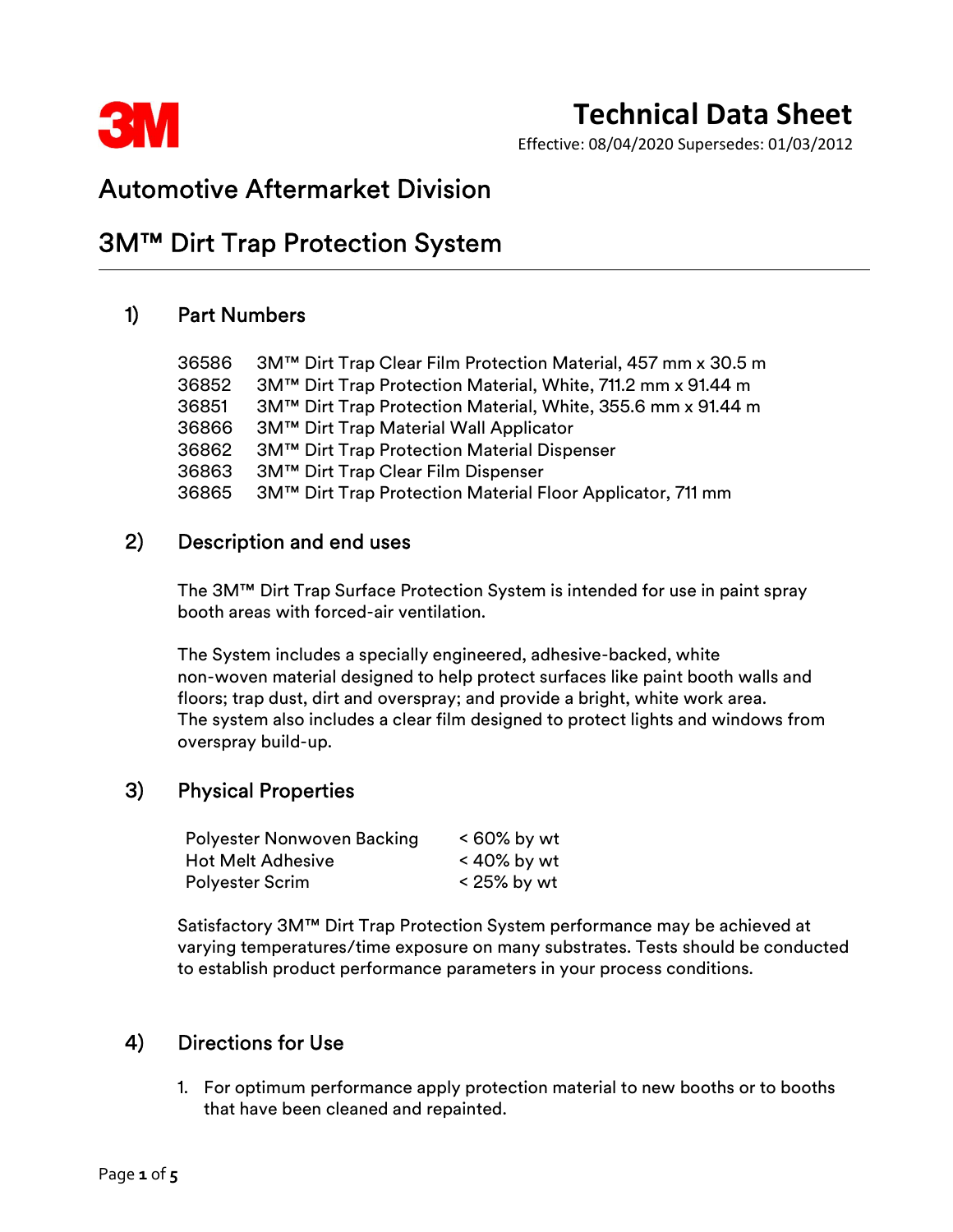

Effective: 08/04/2020 Supersedes: 01/03/2012

Note: Clean the surface - Loose dust and dirt must be removed in order to have the material adhere to surfaces. Walls and floors must be thoroughly dry for proper adhesion

- 2. Installation of 3M™ Dirt Trap Protection Material on walls
	- Load the material on the magnetic dispenser (PN36862) or Wall Applicator (PN36866)
	- Install the first section closest to the floor
	- Pull the fabric out the length of the booth
	- Avoid excessive stretching of the material
	- Avoid bridging and tenting material (especially around corners)
	- Use the squeegee to attach the far end of the material at the corner
	- Cut the material at the dispenser
	- Squeegee the entire wall section to make sure the material is adhered securely
	- Overlap the first section by 25 mm or less (1")
	- Use the same method to finish installing 3 wall sections
	- Complete the other walls and doors using the same process
	- After first bake cycle, re-adhere any loose areas of the Dirt Trap Protection Material
- 3. Installation of 3M™Dirt Trap Clear Film on windows and lights
	- **Scrape and clean glass surfaces thoroughly before installation**
	- Cover the edge of the installation squeegee with the Dirt Trap Protection Material to reduce drag on the film
	- Load magnetic dispenser with the film and mount dispenser below the window or light
	- Optional spray the glass surface with glass cleaner or water/alcohol solution to improve handling
	- **Pull film up and over glass and use the squeegee to apply**
	- Start at the top near the centre and work out to the edges as you smooth and remove air pockets and wrinkles
	- **Trim edges with a cutter**

#### Product Renewal

 Product is suitable for use in paint spray booths with bake temperature capability range of 60°C to 80°C.

To ensure clean and easy removal of wall material replace when there is a concentration of overspray on the material. Material should be replaced prior to 150 painting cycles or before 3 months. Floor material should be replaced within 4 weeks.

3M™ Dirt Trap Protection Film - Clear (PN36586) is only intended for limited application as a temporary protective film for windows and light fixtures. This product has not been evaluated for use as a floor or wall/ceiling finish. Use of this product as a primary wall or floor masking product is not recommended.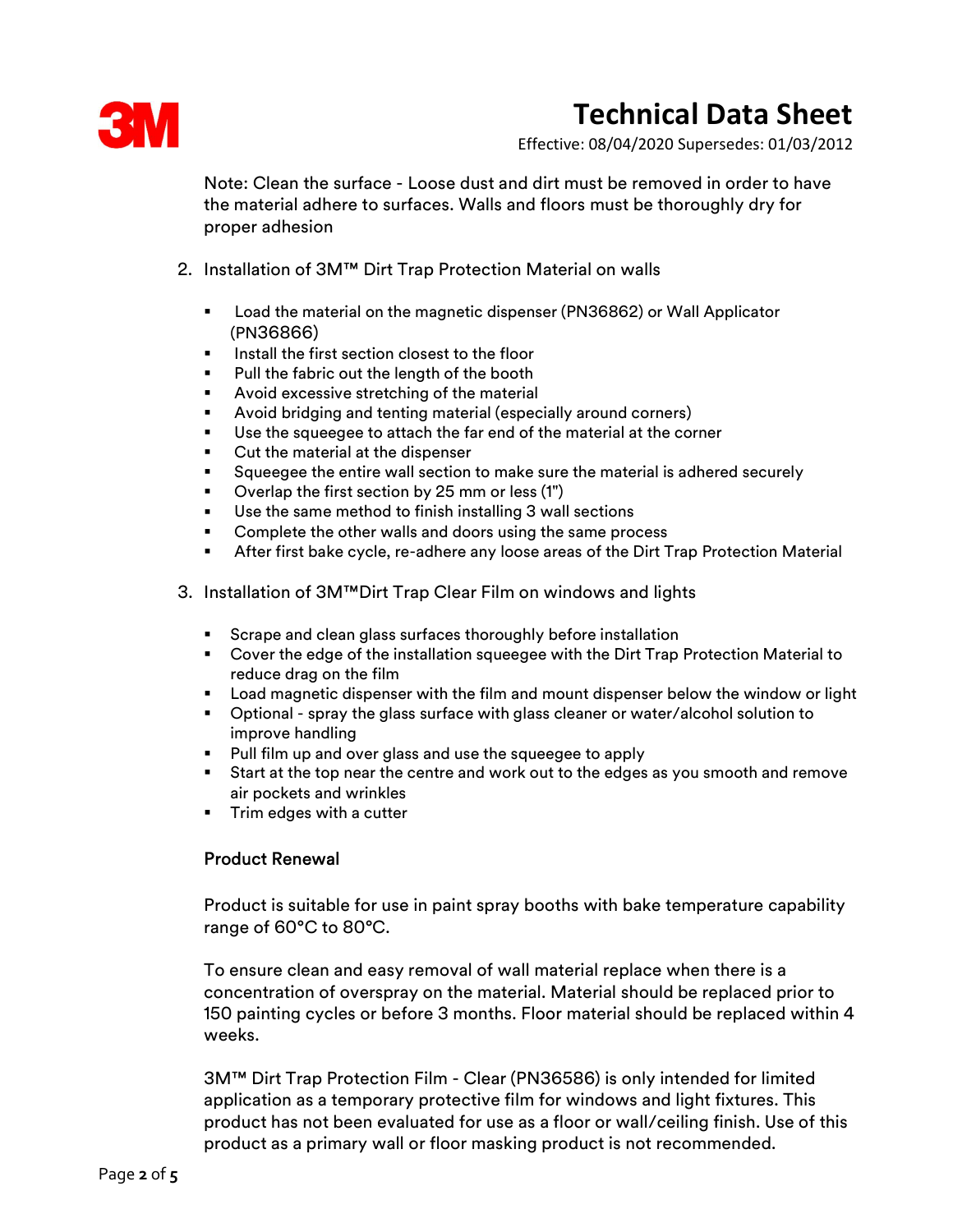

Effective: 08/04/2020 Supersedes: 01/03/2012

### 5) Storage

 For best performance, use this product within 24 months from the date of manufacture.

Store product in the original carton under normal conditions of 21°C and 50% relative humidity. Avoid storing material in temperatures above 29°C for long periods of time. Keep material covered and clean.

## 6) Safety

 Paint environments are potentially explosive areas. Operators are required to divide such potentially explosive atmospheres into zones, depending on probability of occurrence "Betriebssicherheitsverordnung (BetrSichV)" [German Ordinance on Industrial Safety and Health]. This zone classification must be documented in the Explosion Protection Document of the particular facility at end user.

The Dirt Trap™ Surface Protection System can be used as follows:

|        | $\mathsf{Zone}\,0 = \mathsf{Do}\,\mathsf{not}\,\mathsf{use}$                               |
|--------|--------------------------------------------------------------------------------------------|
|        | $\mathsf{Zone1}$ = Do not use                                                              |
| Zone 2 | = Use only in accordance with the User Instructions Important<br><b>Safety Information</b> |

Please read all general information and safety notices carefully before applying the product.

The safety notices contain instructions that you must follow for your own personal safety and to prevent property damage.

#### WARNING

Please read all general information and safety notices carefully before applying the product. The safety notices contain instructions that you must follow for your own personal safety and to prevent property damage.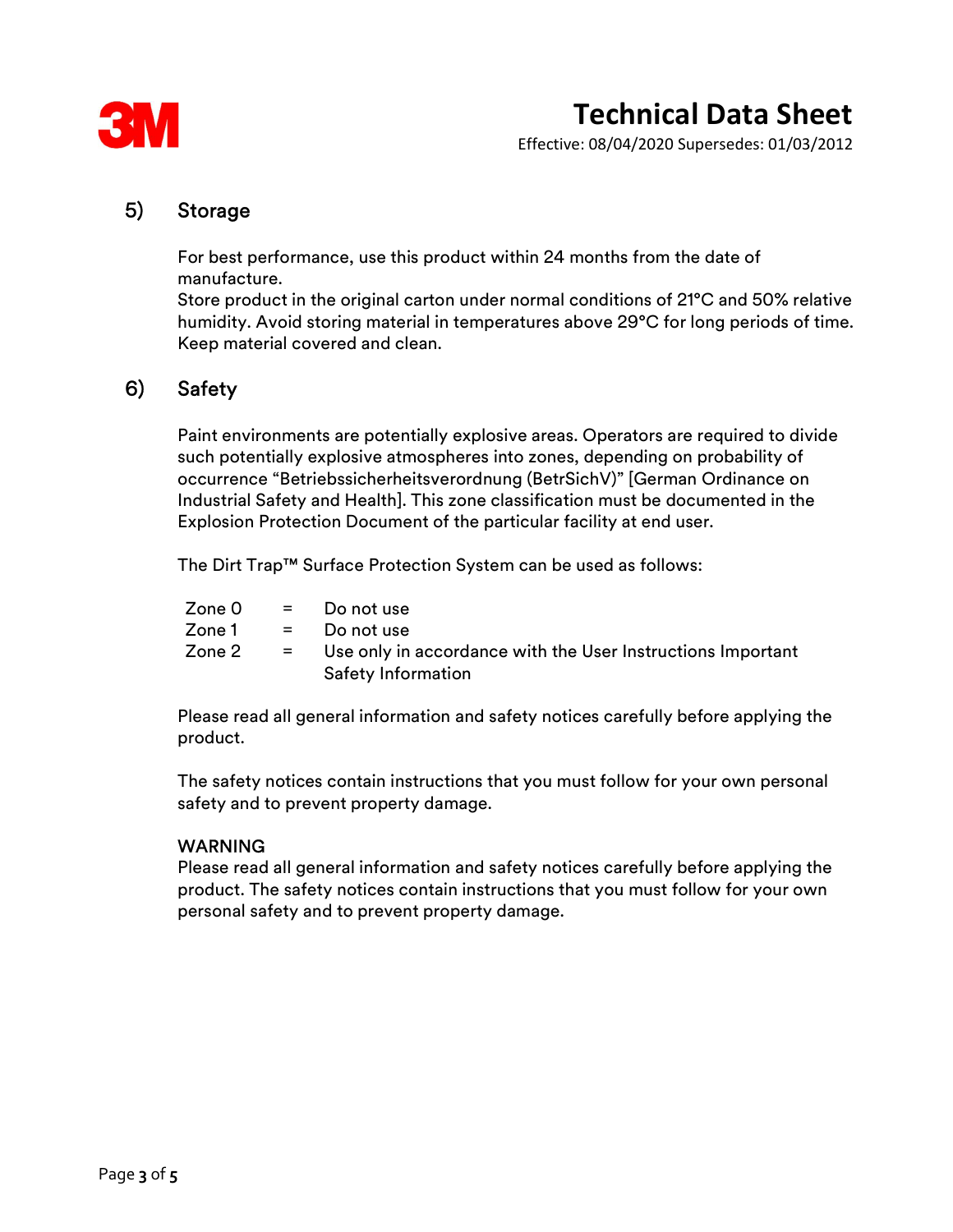

Effective: 08/04/2020 Supersedes: 01/03/2012

#### **WARNING**

Do not cover the floor grids with 3M™ Dirt Trap product to avoid restriction of air flow

#### WARNING

The material should be replaced prior to 150 painting cycles or before 3 months to maintain a safe environment. Do not apply full layers of Dirt Trap product on top of each other. Recommend slight overlapping of approximately 2.5 cm at the edges.

#### **CAUTION**

To avoid injuries, never mount the dispenser overhead. Always pull film upwards from dispenser.

#### 3M™ Dirt Trap Protection System is designed FOR PROFESSIONAL INDUSTRIAL USE ONLY.

### 7) Disclaimer

 All statements, technical information and recommendations are based on tests we believe to be reliable as at the date of hereof, but the accuracy or completeness thereof is not guaranteed. Please ensure before using the product that it is suitable for your intended use. Since the conditions and methods of use of the product and of the information referred to herein are beyond our control, other than for fraudulent misrepresentation, 3M expressly disclaims any and all liability as to any results obtained or arising from any use of the product or reliance on such information.